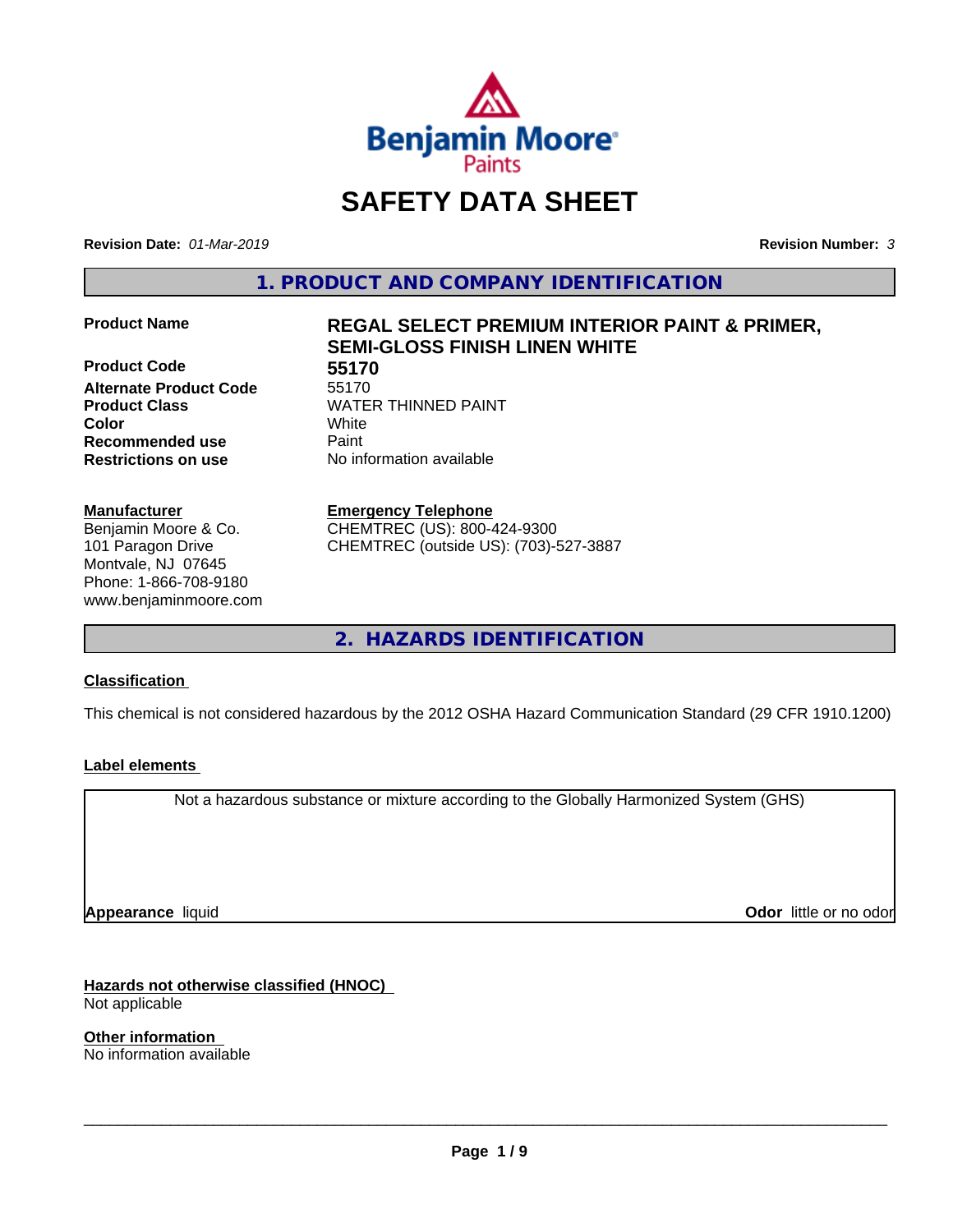# **3. COMPOSITION INFORMATION ON COMPONENTS**

\_\_\_\_\_\_\_\_\_\_\_\_\_\_\_\_\_\_\_\_\_\_\_\_\_\_\_\_\_\_\_\_\_\_\_\_\_\_\_\_\_\_\_\_\_\_\_\_\_\_\_\_\_\_\_\_\_\_\_\_\_\_\_\_\_\_\_\_\_\_\_\_\_\_\_\_\_\_\_\_\_\_\_\_\_\_\_\_\_\_\_\_\_

| Chemical name                   | <b>CAS No.</b> | Weight-%    |
|---------------------------------|----------------|-------------|
| Titanium dioxide                | 13463-67-7     | $20 - 25$   |
| Kaolin                          | 1332-58-7      | - 5         |
| Silica, amorphous               | 7631-86-9      | - 5         |
| Sodium C14-C16 olefin sulfonate | 68439-57-6     | $0.1 - 0.5$ |

|                                                  | 4. FIRST AID MEASURES                                                                                    |
|--------------------------------------------------|----------------------------------------------------------------------------------------------------------|
| <b>General Advice</b>                            | No hazards which require special first aid measures.                                                     |
| <b>Eye Contact</b>                               | Rinse thoroughly with plenty of water for at least 15 minutes and consult a<br>physician.                |
| <b>Skin Contact</b>                              | Wash off immediately with soap and plenty of water while removing all<br>contaminated clothes and shoes. |
| <b>Inhalation</b>                                | Move to fresh air. If symptoms persist, call a physician.                                                |
| Ingestion                                        | Clean mouth with water and afterwards drink plenty of water. Consult a physician<br>if necessary.        |
| <b>Most Important</b><br><b>Symptoms/Effects</b> | None known.                                                                                              |
| <b>Notes To Physician</b>                        | Treat symptomatically.                                                                                   |
|                                                  |                                                                                                          |

**5. FIRE-FIGHTING MEASURES**

| <b>Suitable Extinguishing Media</b>                                              | Use extinguishing measures that are appropriate to local<br>circumstances and the surrounding environment.                                   |
|----------------------------------------------------------------------------------|----------------------------------------------------------------------------------------------------------------------------------------------|
| <b>Protective Equipment And Precautions For</b><br><b>Firefighters</b>           | As in any fire, wear self-contained breathing apparatus<br>pressure-demand, MSHA/NIOSH (approved or equivalent)<br>and full protective gear. |
| <b>Specific Hazards Arising From The Chemical</b>                                | Closed containers may rupture if exposed to fire or<br>extreme heat.                                                                         |
| <b>Sensitivity To Mechanical Impact</b>                                          | No.                                                                                                                                          |
| <b>Sensitivity To Static Discharge</b>                                           | No.                                                                                                                                          |
| <b>Flash Point Data</b><br>Flash Point (°F)<br>Flash Point (°C)<br><b>Method</b> | Not applicable<br>Not applicable<br>Not applicable                                                                                           |
| <b>Flammability Limits In Air</b>                                                |                                                                                                                                              |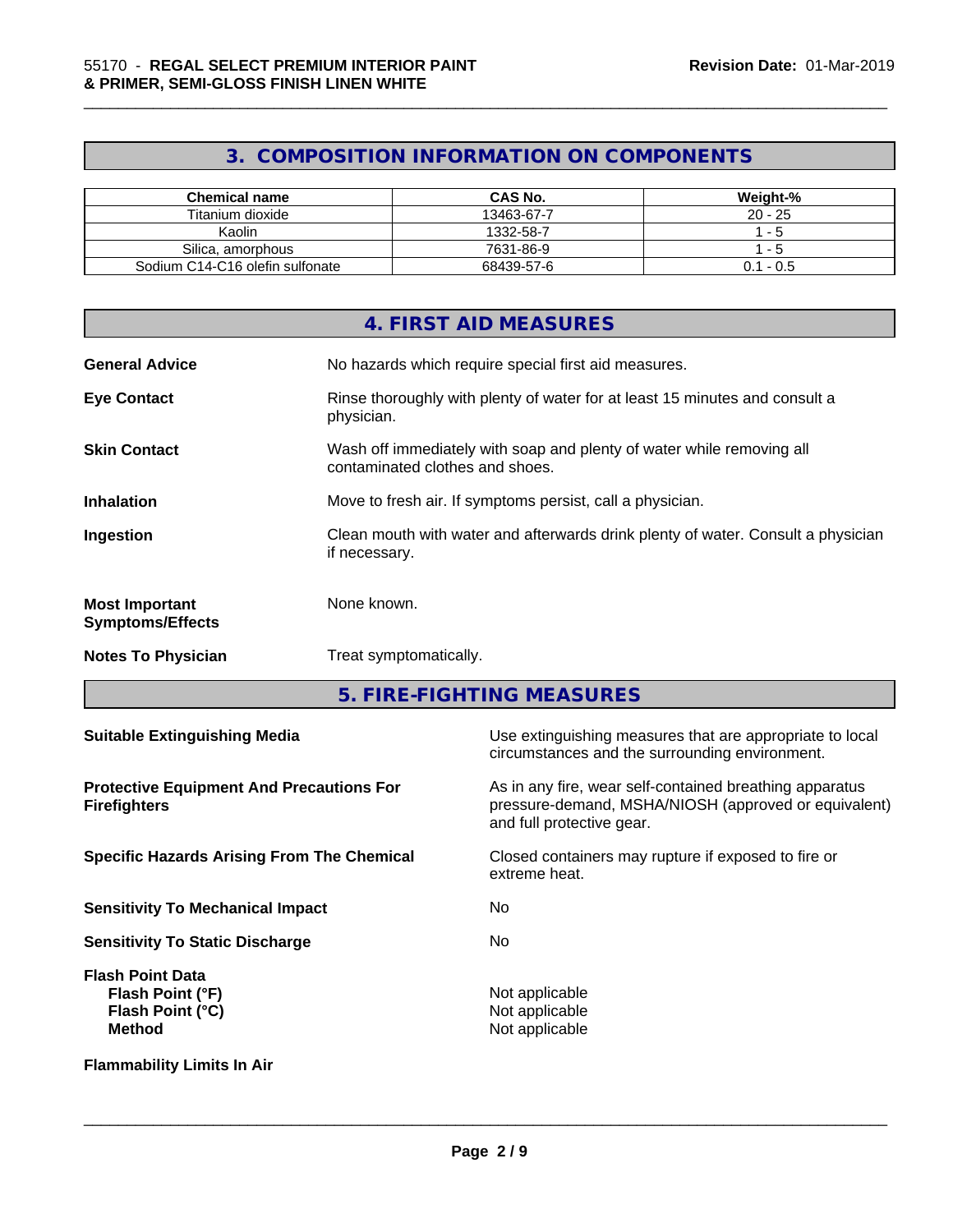# **Lower flammability limit:**<br> **Upper flammability limit:**<br>
Upper flammability limit:<br>
Not applicable **Upper flammability limit: NFPA Health:** 1 **Flammability:** 0 **Instability:** 0 **Special:** Not Applicable **NFPA Legend**

- 0 Not Hazardous
- 1 Slightly
- 2 Moderate
- 3 High
- 4 Severe

*The ratings assigned are only suggested ratings, the contractor/employer has ultimate responsibilities for NFPA ratings where this system is used.*

\_\_\_\_\_\_\_\_\_\_\_\_\_\_\_\_\_\_\_\_\_\_\_\_\_\_\_\_\_\_\_\_\_\_\_\_\_\_\_\_\_\_\_\_\_\_\_\_\_\_\_\_\_\_\_\_\_\_\_\_\_\_\_\_\_\_\_\_\_\_\_\_\_\_\_\_\_\_\_\_\_\_\_\_\_\_\_\_\_\_\_\_\_

*Additional information regarding the NFPA rating system is available from the National Fire Protection Agency (NFPA) at www.nfpa.org.*

# **6. ACCIDENTAL RELEASE MEASURES**

| <b>Personal Precautions</b>      | Avoid contact with skin, eyes and clothing. Ensure adequate ventilation.                                                                                                         |
|----------------------------------|----------------------------------------------------------------------------------------------------------------------------------------------------------------------------------|
| <b>Other Information</b>         | Prevent further leakage or spillage if safe to do so.                                                                                                                            |
| <b>Environmental precautions</b> | See Section 12 for additional Ecological Information.                                                                                                                            |
| <b>Methods for Cleaning Up</b>   | Soak up with inert absorbent material. Sweep up and shovel into suitable<br>containers for disposal.                                                                             |
|                                  | 7. HANDLING AND STORAGE                                                                                                                                                          |
| Handling                         | Avoid contact with skin, eyes and clothing. Avoid breathing vapors, spray mists or<br>sanding dust. In case of insufficient ventilation, wear suitable respiratory<br>equipment. |
| <b>Storage</b>                   | Keep container tightly closed. Keep out of the reach of children.                                                                                                                |
| <b>Incompatible Materials</b>    | No information available                                                                                                                                                         |

# **8. EXPOSURE CONTROLS/PERSONAL PROTECTION**

#### **Exposure Limits**

| <b>Chemical name</b> | <b>ACGIH TLV</b>         | <b>OSHA PEL</b>            |
|----------------------|--------------------------|----------------------------|
| Titanium dioxide     | 10 mg/m $3$ - TWA        | 15 mg/m $3$ - TWA          |
| Kaolin               | $2 \text{ mg/m}^3$ - TWA | 15 mg/m <sup>3</sup> - TWA |
|                      |                          | $5 \text{ ma/m}^3$ - TWA   |
| Silica, amorphous    | N/E                      | 20 mppcf - TWA             |
|                      |                          |                            |

#### **Legend**

ACGIH - American Conference of Governmental Industrial Hygienists Exposure Limits OSHA - Occupational Safety & Health Administration Exposure Limits N/E - Not Established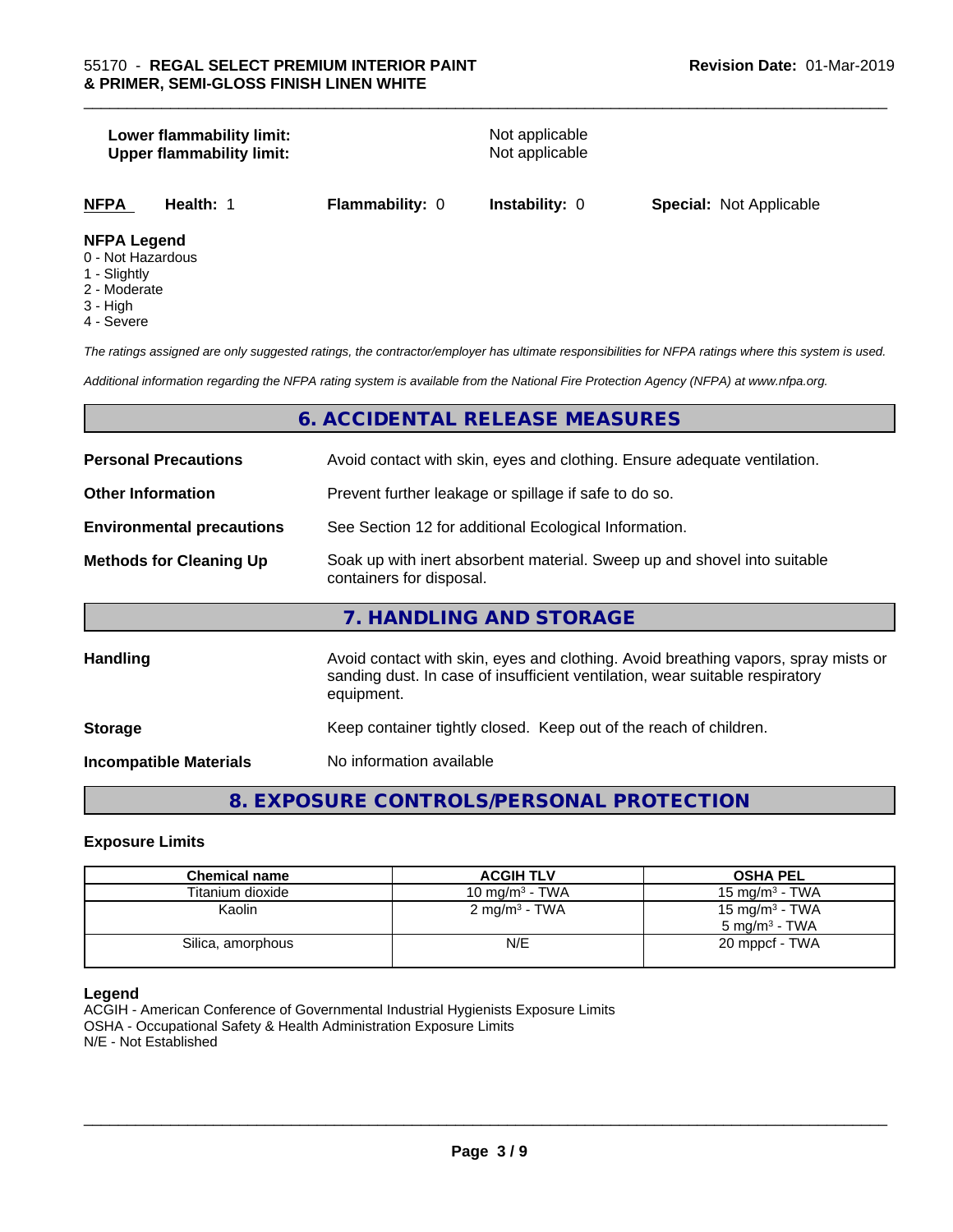| <b>Engineering Measures</b>          | Ensure adequate ventilation, especially in confined areas.                                                                          |
|--------------------------------------|-------------------------------------------------------------------------------------------------------------------------------------|
| <b>Personal Protective Equipment</b> |                                                                                                                                     |
| <b>Eye/Face Protection</b>           | Safety glasses with side-shields.                                                                                                   |
| <b>Skin Protection</b>               | Protective gloves and impervious clothing.                                                                                          |
| <b>Respiratory Protection</b>        | In case of insufficient ventilation wear suitable respiratory equipment.                                                            |
| <b>Hygiene Measures</b>              | Avoid contact with skin, eyes and clothing. Remove and wash contaminated<br>clothing before re-use. Wash thoroughly after handling. |

# **9. PHYSICAL AND CHEMICAL PROPERTIES**

| Appearance                           | liquid                   |
|--------------------------------------|--------------------------|
| Odor                                 | little or no odor        |
| <b>Odor Threshold</b>                | No information available |
| Density (Ibs/gal)                    | 10.85 - 10.95            |
| <b>Specific Gravity</b>              | $1.30 - 1.32$            |
| pH                                   | No information available |
| <b>Viscosity (cps)</b>               | No information available |
| Solubility(ies)                      | No information available |
| <b>Water solubility</b>              | No information available |
| <b>Evaporation Rate</b>              | No information available |
| Vapor pressure @20 °C (kPa)          | No information available |
| Vapor density                        | No information available |
| Wt. % Solids                         | $50 - 60$                |
| <b>Vol. % Solids</b>                 | $35 - 45$                |
| Wt. % Volatiles                      | $40 - 50$                |
| <b>Vol. % Volatiles</b>              | $55 - 65$                |
| <b>VOC Regulatory Limit (g/L)</b>    | 0                        |
| <b>Boiling Point (°F)</b>            | 212                      |
| <b>Boiling Point (°C)</b>            | 100                      |
| <b>Freezing Point (°F)</b>           | 32                       |
| Freezing Point (°C)                  | 0                        |
| Flash Point (°F)                     | Not applicable           |
| Flash Point (°C)                     | Not applicable           |
| <b>Method</b>                        | Not applicable           |
| <b>Flammability (solid, gas)</b>     | Not applicable           |
| <b>Upper flammability limit:</b>     | Not applicable           |
| Lower flammability limit:            | Not applicable           |
| <b>Autoignition Temperature (°F)</b> | No information available |
| <b>Autoignition Temperature (°C)</b> | No information available |
| Decomposition Temperature (°F)       | No information available |
| Decomposition Temperature (°C)       | No information available |
| <b>Partition coefficient</b>         | No information available |

**10. STABILITY AND REACTIVITY**

**Reactivity** Not Applicable

**Chemical Stability Stable under normal conditions.** 

**Conditions to avoid Conditions to avoid Prevent from freezing.**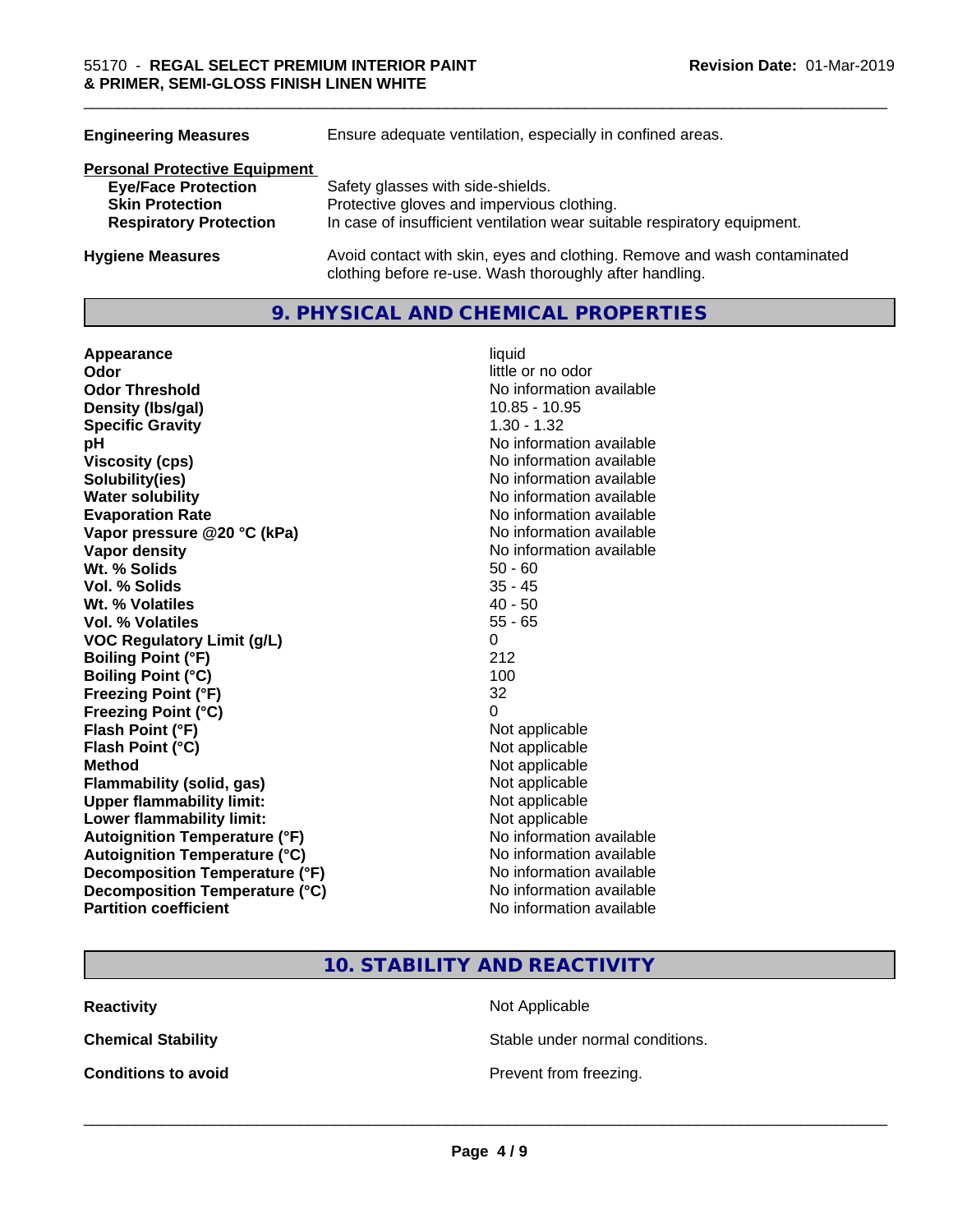| <b>Incompatible Materials</b>                            | No materials to be especially mentioned.                                                   |
|----------------------------------------------------------|--------------------------------------------------------------------------------------------|
| <b>Hazardous Decomposition Products</b>                  | None under normal use.                                                                     |
| Possibility of hazardous reactions                       | None under normal conditions of use.                                                       |
|                                                          | 11. TOXICOLOGICAL INFORMATION                                                              |
| <b>Product Information</b>                               |                                                                                            |
| Information on likely routes of exposure                 |                                                                                            |
| <b>Principal Routes of Exposure</b>                      | Eye contact, skin contact and inhalation.                                                  |
| <b>Acute Toxicity</b>                                    |                                                                                            |
| <b>Product Information</b>                               | No information available                                                                   |
|                                                          | Symptoms related to the physical, chemical and toxicological characteristics               |
|                                                          |                                                                                            |
| <b>Symptoms</b>                                          | No information available                                                                   |
|                                                          | Delayed and immediate effects as well as chronic effects from short and long-term exposure |
| Eye contact                                              | May cause slight irritation.                                                               |
| <b>Skin contact</b>                                      | Substance may cause slight skin irritation. Prolonged or repeated contact may dry          |
|                                                          | skin and cause irritation.                                                                 |
| Inhalation                                               | May cause irritation of respiratory tract.                                                 |
| Ingestion                                                | Ingestion may cause gastrointestinal irritation, nausea, vomiting and diarrhea.            |
| <b>Sensitization</b>                                     | No information available                                                                   |
| <b>Neurological Effects</b>                              | No information available.                                                                  |
| <b>Mutagenic Effects</b>                                 | No information available.                                                                  |
| <b>Reproductive Effects</b>                              | No information available.                                                                  |
| <b>Developmental Effects</b>                             | No information available.                                                                  |
| <b>Target organ effects</b>                              | No information available.                                                                  |
| <b>STOT - single exposure</b>                            | No information available.                                                                  |
| <b>STOT - repeated exposure</b><br>Other adverse effects | No information available.<br>No information available.                                     |

### **The following values are calculated based on chapter 3.1 of the GHS document**

| <b>ATEmix (oral)</b>   | 37704 mg/kg  |
|------------------------|--------------|
| <b>ATEmix (dermal)</b> | 165533 mg/kg |

# **Component Information**

| Chemical name                   | Oral LD50            | Dermal LD50             | Inhalation LC50      |
|---------------------------------|----------------------|-------------------------|----------------------|
| Titanium dioxide                | > 10000 mg/kg (Rat)  |                         |                      |
| 13463-67-7                      |                      |                         |                      |
| Silica, amorphous               | $>$ 5000 mg/kg (Rat) | $>$ 2000 mg/kg (Rabbit) | > 2.2 mg/L (Rat) 1 h |
| 7631-86-9                       |                      |                         |                      |
| Sodium C14-C16 olefin sulfonate | $= 2310$ mg/kg (Rat) | = 6300 mg/kg ( Rabbit ) |                      |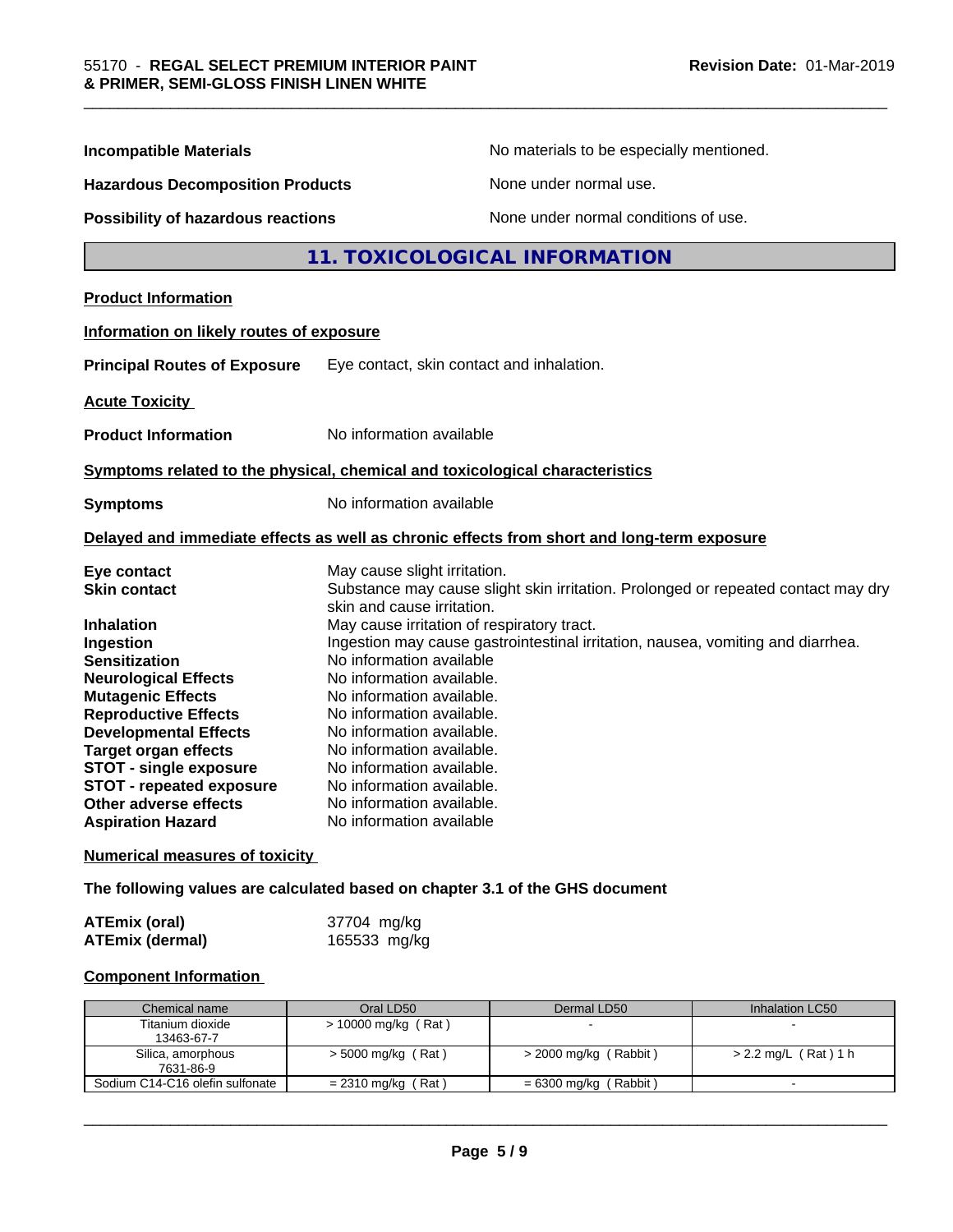#### \_\_\_\_\_\_\_\_\_\_\_\_\_\_\_\_\_\_\_\_\_\_\_\_\_\_\_\_\_\_\_\_\_\_\_\_\_\_\_\_\_\_\_\_\_\_\_\_\_\_\_\_\_\_\_\_\_\_\_\_\_\_\_\_\_\_\_\_\_\_\_\_\_\_\_\_\_\_\_\_\_\_\_\_\_\_\_\_\_\_\_\_\_ 55170 - **REGAL SELECT PREMIUM INTERIOR PAINT & PRIMER, SEMI-GLOSS FINISH LINEN WHITE**

68439-57-6

#### **Carcinogenicity**

*The information below indicateswhether each agency has listed any ingredient as a carcinogen:.*

| <b>Chemical name</b>                      | <b>IARC</b>                       | <b>NTP</b> | OSHA   |  |
|-------------------------------------------|-----------------------------------|------------|--------|--|
|                                           | . .<br>2B<br>Possible<br>∖ Human∶ |            | Listed |  |
| $\mathbf{r}$<br>dioxide<br><b>itanium</b> | Carcinogen                        |            |        |  |

• Although IARC has classified titanium dioxide as possibly carcinogenic to humans (2B), their summary concludes: "No significant exposure to titanium dioxide is thought to occur during the use of products in which titanium dioxide is bound to other materials, such as paint."

#### **Legend**

IARC - International Agency for Research on Cancer NTP - National Toxicity Program OSHA - Occupational Safety & Health Administration

**12. ECOLOGICAL INFORMATION**

# **Ecotoxicity Effects**

The environmental impact of this product has not been fully investigated.

# **Product Information**

#### **Acute Toxicity to Fish**

No information available

#### **Acute Toxicity to Aquatic Invertebrates**

No information available

#### **Acute Toxicity to Aquatic Plants**

No information available

#### **Persistence / Degradability**

No information available.

#### **Bioaccumulation**

No information available.

#### **Mobility in Environmental Media**

No information available.

#### **Ozone**

No information available

#### **Component Information**

#### **Acute Toxicity to Fish**

Titanium dioxide  $LC50:$  > 1000 mg/L (Fathead Minnow - 96 hr.)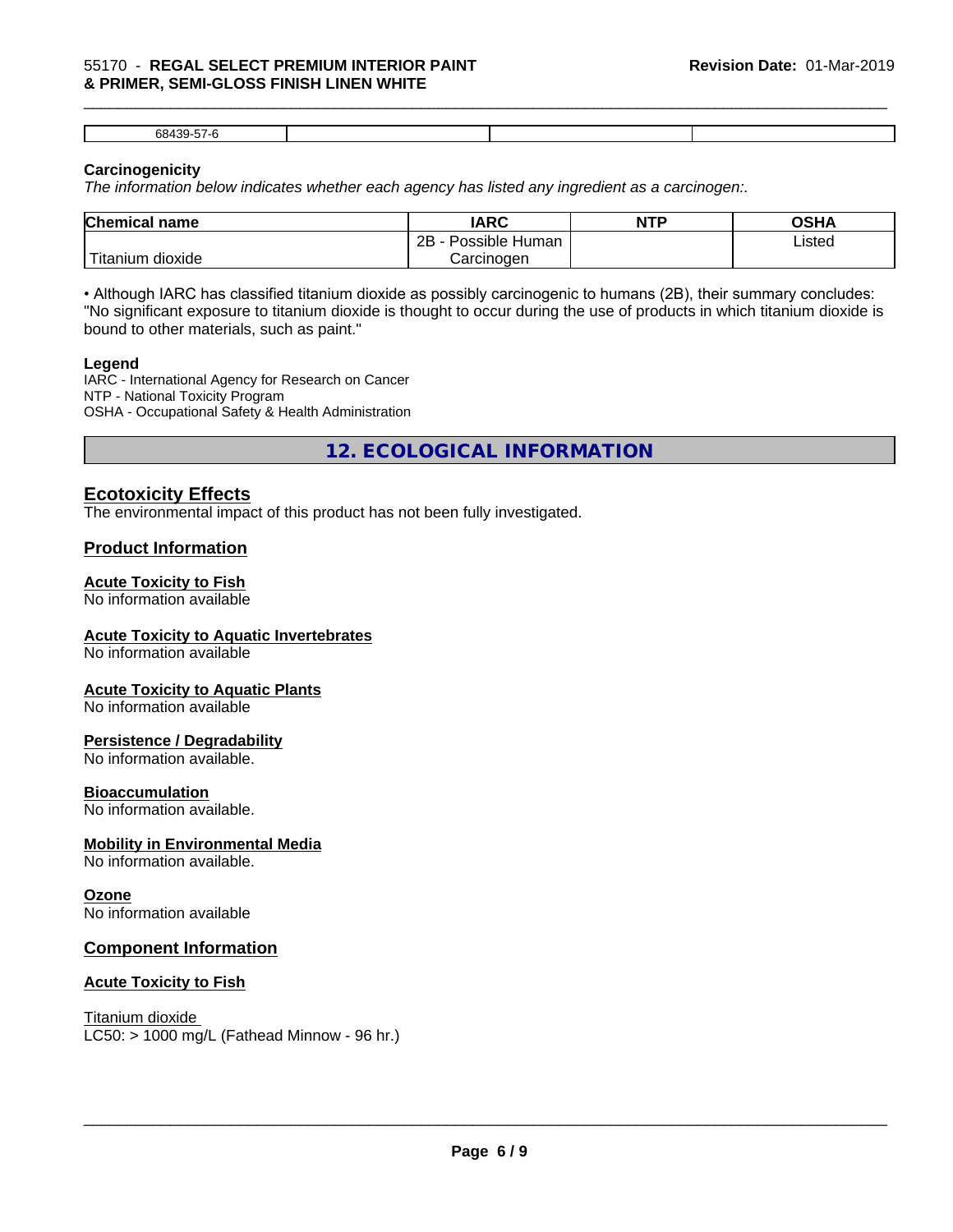#### **Acute Toxicity to Aquatic Invertebrates**

No information available

#### **Acute Toxicity to Aquatic Plants**

No information available

|                              | <b>15. REGULATORY INFORMATION</b>                                                                                                                                                                                         |
|------------------------------|---------------------------------------------------------------------------------------------------------------------------------------------------------------------------------------------------------------------------|
| <b>IMDG / IMO</b>            | Not regulated                                                                                                                                                                                                             |
| <b>ICAO/IATA</b>             | Not regulated                                                                                                                                                                                                             |
| <b>DOT</b>                   | Not regulated                                                                                                                                                                                                             |
|                              | 14. TRANSPORT INFORMATION                                                                                                                                                                                                 |
| <b>Waste Disposal Method</b> | Dispose of in accordance with federal, state, and local regulations. Local<br>requirements may vary, consult your sanitation department or state-designated<br>environmental protection agency for more disposal options. |
|                              | 13. DISPOSAL CONSIDERATIONS                                                                                                                                                                                               |

\_\_\_\_\_\_\_\_\_\_\_\_\_\_\_\_\_\_\_\_\_\_\_\_\_\_\_\_\_\_\_\_\_\_\_\_\_\_\_\_\_\_\_\_\_\_\_\_\_\_\_\_\_\_\_\_\_\_\_\_\_\_\_\_\_\_\_\_\_\_\_\_\_\_\_\_\_\_\_\_\_\_\_\_\_\_\_\_\_\_\_\_\_

# **International Inventories**

| <b>TSCA: United States</b> | Yes - All components are listed or exempt. |
|----------------------------|--------------------------------------------|
| <b>DSL: Canada</b>         | No - Not all of the components are listed. |
|                            | One or more component is listed on NDSL.   |

### **Federal Regulations**

#### **SARA 311/312 hazardous categorization**

| Acute health hazard               | Nο |
|-----------------------------------|----|
| Chronic Health Hazard             | N٥ |
| Fire hazard                       | N٥ |
| Sudden release of pressure hazard | N٥ |
| Reactive Hazard                   | N٥ |

# **SARA 313**

Section 313 of Title III of the Superfund Amendments and Reauthorization Act of 1986 (SARA). This product contains a chemical or chemicals which are subject to the reporting requirements of the Act and Title 40 of the Code of Federal Regulations, Part 372:

*None*

#### **Clean Air Act,Section 112 Hazardous Air Pollutants (HAPs) (see 40 CFR 61)**

This product contains the following HAPs:

*None*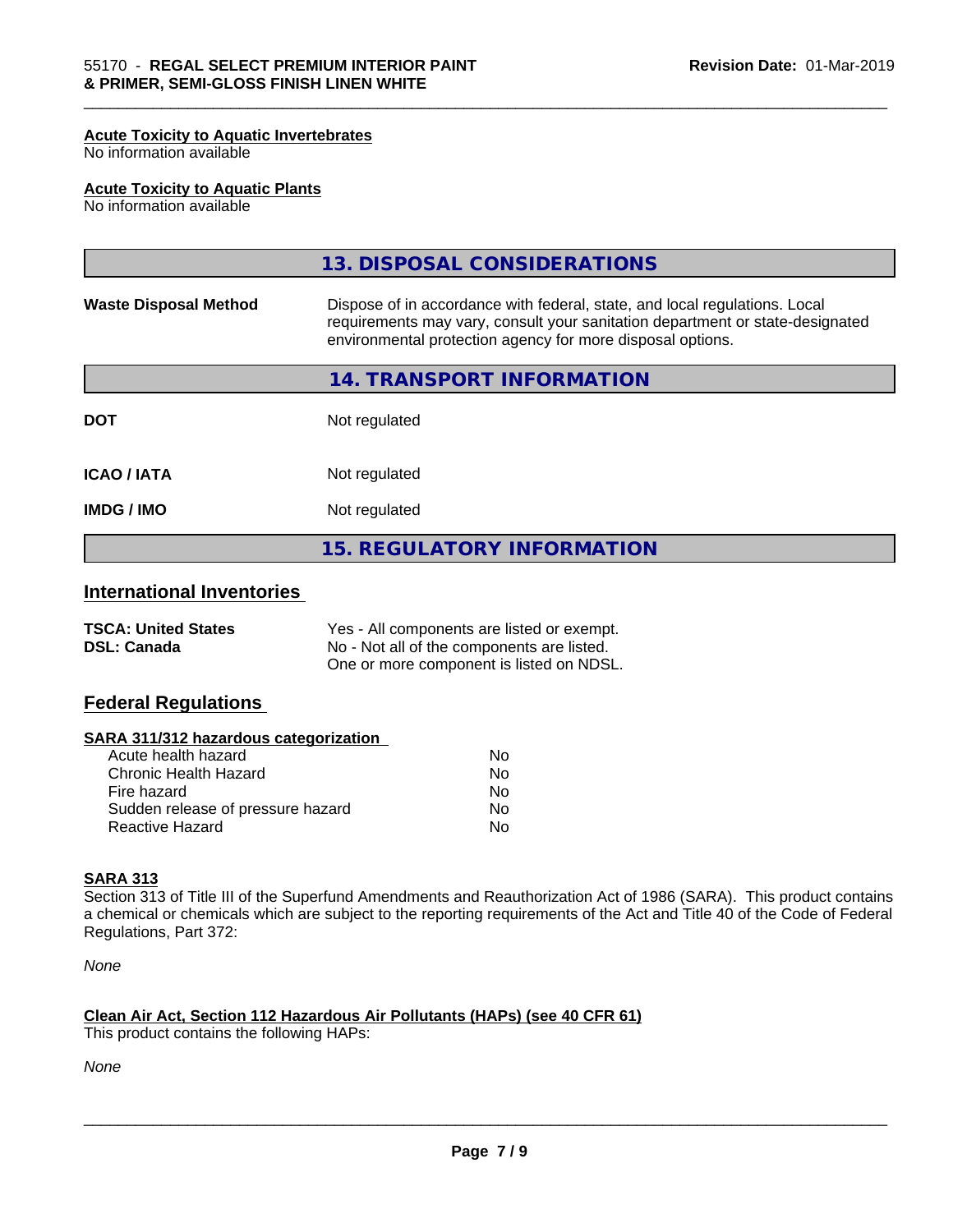# **US State Regulations**

#### **California Proposition 65**

**AVIMARNING:** Cancer and Reproductive Harm– www.P65warnings.ca.gov

#### **State Right-to-Know**

| <b>Chemical name</b> | <b>Massachusetts</b> | <b>New Jersey</b> | Pennsylvania |
|----------------------|----------------------|-------------------|--------------|
| Titanium dioxide     |                      |                   |              |
| Kaolin               |                      |                   |              |
| Silica, amorphous    |                      |                   |              |

\_\_\_\_\_\_\_\_\_\_\_\_\_\_\_\_\_\_\_\_\_\_\_\_\_\_\_\_\_\_\_\_\_\_\_\_\_\_\_\_\_\_\_\_\_\_\_\_\_\_\_\_\_\_\_\_\_\_\_\_\_\_\_\_\_\_\_\_\_\_\_\_\_\_\_\_\_\_\_\_\_\_\_\_\_\_\_\_\_\_\_\_\_

#### **Legend**

X - Listed

|                                                                            |           | <b>16. OTHER INFORMATION</b> |                      |                                                                                                                                               |  |  |
|----------------------------------------------------------------------------|-----------|------------------------------|----------------------|-----------------------------------------------------------------------------------------------------------------------------------------------|--|--|
|                                                                            |           |                              |                      |                                                                                                                                               |  |  |
| HMIS -                                                                     | Health: 1 | Flammability: 0              | <b>Reactivity: 0</b> | $PPE: -$                                                                                                                                      |  |  |
| <b>HMIS Legend</b>                                                         |           |                              |                      |                                                                                                                                               |  |  |
| 0 - Minimal Hazard                                                         |           |                              |                      |                                                                                                                                               |  |  |
| 1 - Slight Hazard                                                          |           |                              |                      |                                                                                                                                               |  |  |
| 2 - Moderate Hazard                                                        |           |                              |                      |                                                                                                                                               |  |  |
| 3 - Serious Hazard                                                         |           |                              |                      |                                                                                                                                               |  |  |
| 4 - Severe Hazard                                                          |           |                              |                      |                                                                                                                                               |  |  |
| * - Chronic Hazard                                                         |           |                              |                      |                                                                                                                                               |  |  |
| X - Consult your supervisor or S.O.P. for "Special" handling instructions. |           |                              |                      |                                                                                                                                               |  |  |
|                                                                            |           |                              |                      | Note: The PPE rating has intentionally been left blank. Choose appropriate PPE that will protect employees from the hazards the material will |  |  |

*present under the actual normal conditions of use.*

*Caution: HMISÒ ratings are based on a 0-4 rating scale, with 0 representing minimal hazards or risks, and 4 representing significant hazards or risks. Although HMISÒ ratings are not required on MSDSs under 29 CFR 1910.1200, the preparer, has chosen to provide them. HMISÒ ratings are to be used only in conjunction with a fully implemented HMISÒ program by workers who have received appropriate HMISÒ training. HMISÒ is a registered trade and service mark of the NPCA. HMISÒ materials may be purchased exclusively from J. J. Keller (800) 327-6868.*

 **WARNING!** If you scrape, sand, or remove old paint, you may release lead dust. LEAD IS TOXIC. EXPOSURE TO LEAD DUST CAN CAUSE SERIOUS ILLNESS, SUCH AS BRAIN DAMAGE, ESPECIALLY IN CHILDREN. PREGNANT WOMEN SHOULD ALSO AVOID EXPOSURE.Wear a NIOSH approved respirator to control lead exposure. Clean up carefully with a HEPA vacuum and a wet mop. Before you start, find out how to protect yourself and your family by contacting the National Lead Information Hotline at 1-800-424-LEAD or log on to www.epa.gov/lead.

**Prepared By** Product Stewardship Department Benjamin Moore & Co. 101 Paragon Drive Montvale, NJ 07645 800-225-5554